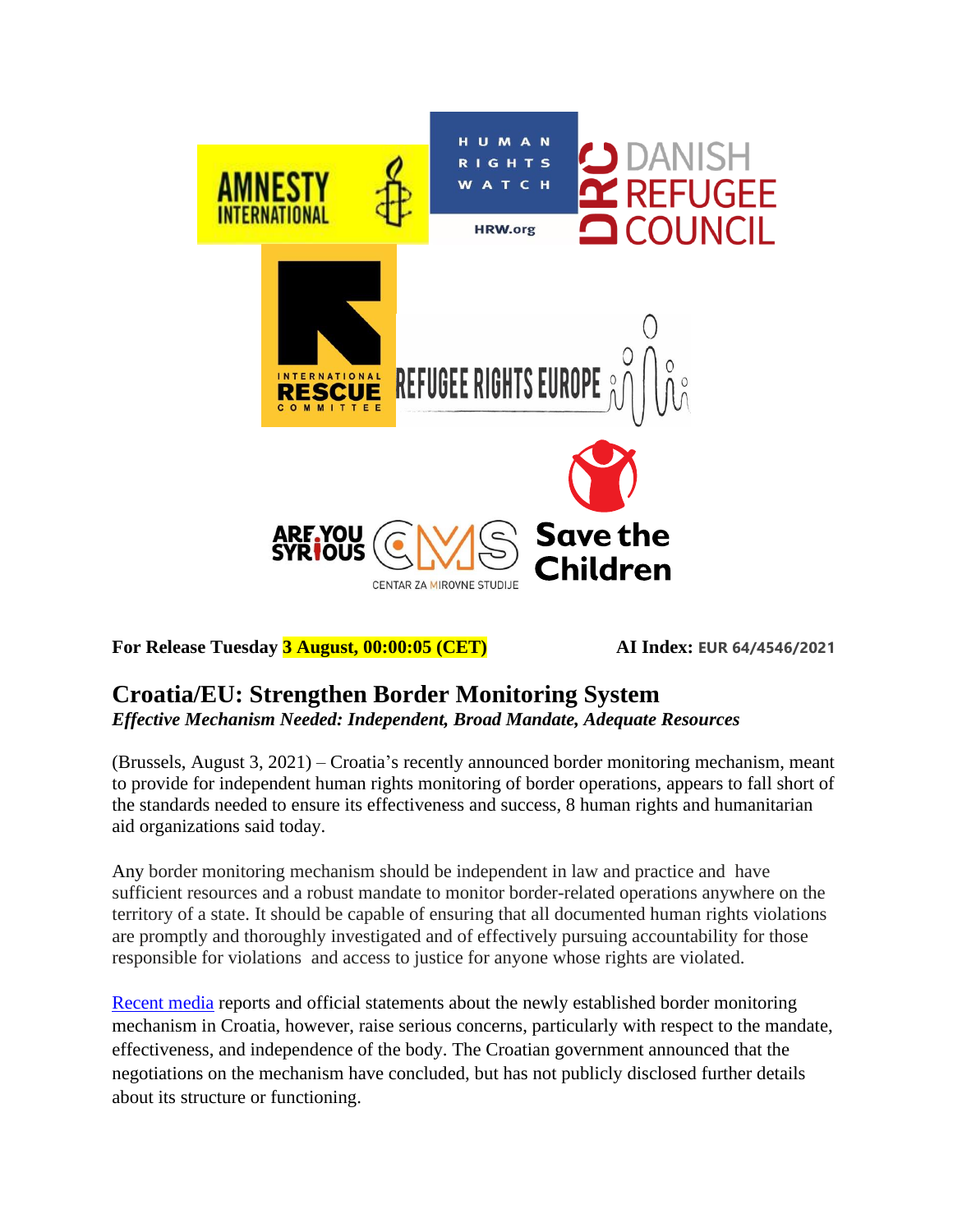Based on information received by the groups, the mechanism's mandate would be limited to police stations around the border, border crossing points, and detention centers. As the vast majority of documented unlawful practices take place outside Croatia's official border crossings, police facilities, or formal procedures, and deep inside of the country's territory, any geographic or procedural limitations on border monitoring would create blind spots and enable violations to continue, the groups said.

Recent guidance from the Council of Europe's Committee for the Prevention of Torture makes clear that effective human rights border monitoring requires unfettered access to border areas without notice, to relevant documentation, and to alleged victims of violations. It also requires the authority to engage directly with prosecutors' offices, and others with information relevant to its investigations, including international organizations, civil society and the media.

Investigating violations of fundamental rights by police, border guards or other government actors is politically sensitive. To ensure that the mechanism is credible and effective, it needs to involve independent institutions or organizations that have monitoring experience—such as civil society organizations, UN agencies, and national human rights institutions – that are not financially dependent on the government.

Any agreement on a national mechanism in Croatia that does not align with this standard and best practices would set a negative precedent for future border monitoring mechanisms and seriously undermine the commitment of European Commission to put an end to violations on its external borders, the groups said.

Given the serious abuses at the Croatian border [widely documented](https://www.ohchr.org/EN/NewsEvents/Pages/DisplayNews.aspx?NewsID=25088&LangID=E) by [human rights](https://www.coe.int/en/web/special-representative-secretary-general-migration-refugees/newsletter-october-2020/-/asset_publisher/cVKOAoroBOtI/content/croatian-authorities-must-stop-pushbacks-and-border-violence-and-end-impunity?_101_INSTANCE_cVKOAoroBOtI_viewMode=view/) [organizations](https://www.coe.int/en/web/special-representative-secretary-general-migration-refugees/newsletter-october-2020/-/asset_publisher/cVKOAoroBOtI/content/croatian-authorities-must-stop-pushbacks-and-border-violence-and-end-impunity?_101_INSTANCE_cVKOAoroBOtI_viewMode=view/) and [media,](https://www.theguardian.com/global-development/2021/apr/07/croatian-border-police-accused-of-sexually-assaulting-afghan-migrant) and the precedent the Croatian border monitoring mechanism could set for other EU Member States, it is critical that the European Commission ensures that it can truly serve as a model for respecing human rights at national borders. The Commisison should actively review and assess the mechanism to ensure that Croatian authorities put in place a system that can credibly monitor compliance with EU law in border operations and should provide political and financial support only to a system that meets the above standards.

Furthermore, Croatian authorities should without delay release the relevant parts of the cooperation agreement containing the details about the structure and the functioning of the independent monitoring mechanism and allow the necessary public debate on this important process.

The Commission should also press Croatia to end its violations of fundamental rights at its borders, and provide solid evidence of thorough investigations of allegations of collective returns and violence against migrants and asylum seekers at its borders.